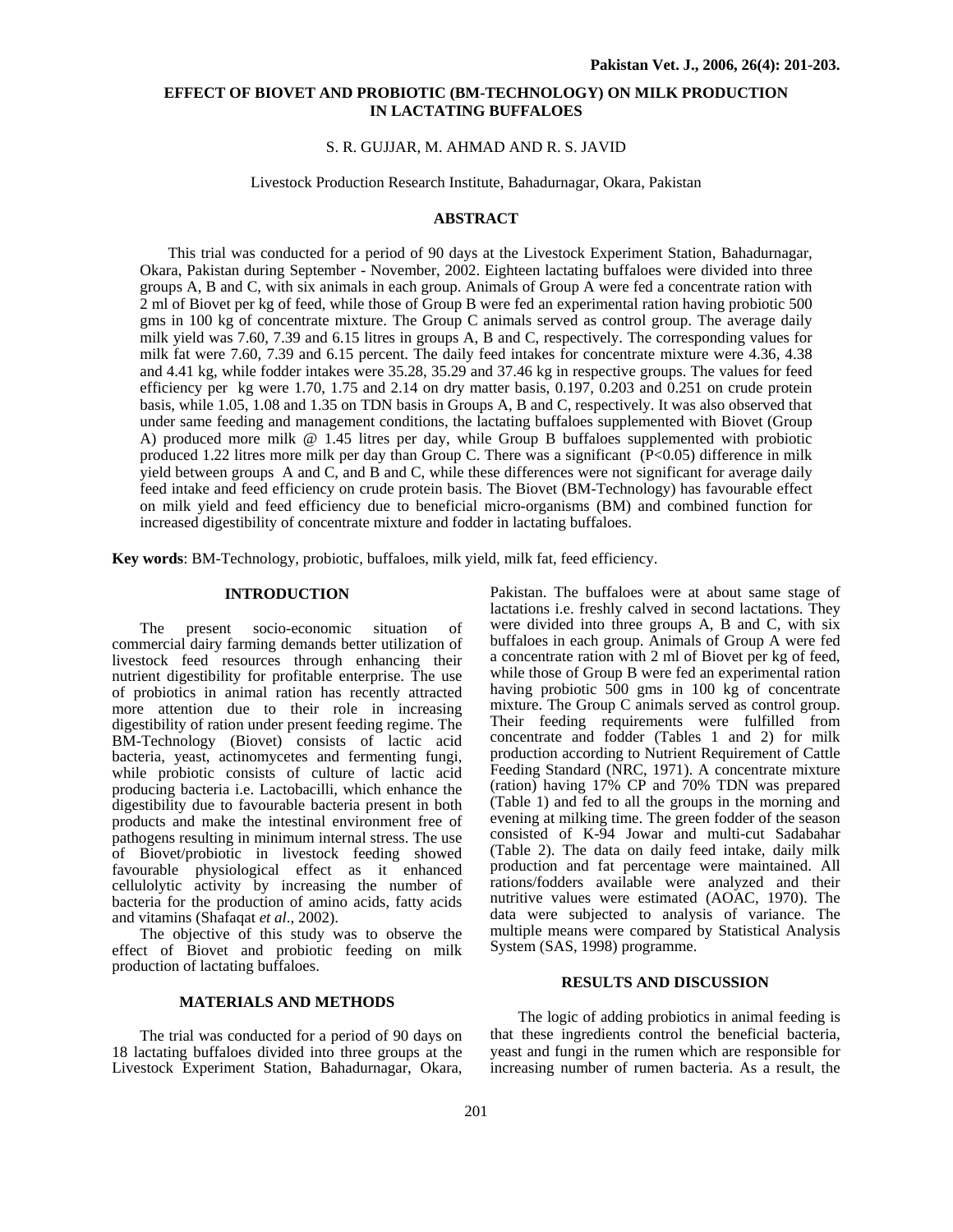digestibility of edible nutrients in the rumen is increased. In the intestine, they change the PH somewhat toward acidic which kills pathogens present in the intestine. This enhances the absorption of nutrients, resulting in better body metabolism.

#### **Feed intake**

The average daily fodder intakes by lactating buffaloes of groups A, B and C were 35.28, 35.29 and

| Table 1: Composition of concentrate ration |  |  |
|--------------------------------------------|--|--|
|                                            |  |  |

| Sr. No. | <b>Ingredients</b> | <b>Percentage</b> |
|---------|--------------------|-------------------|
| 1.      |                    | 15                |
|         | Maize (ground)     |                   |
| 2.      | Canola meal        | 12                |
| 3.      | Wheat bran         | 38                |
| 4.      | Maize gluten 30%   | 14                |
| 5.      | Molasses           | 18                |
| 6.      | Mineral mixture    | 2                 |
| 7.      | Common salt        |                   |
|         | Total              | 100               |
|         |                    |                   |

**Table 2: Chemical composition (%) of concentrate ration and fodder**

| <b>Feed stuff</b>        | DM    | CР    | <b>TDN</b> |  |  |  |  |
|--------------------------|-------|-------|------------|--|--|--|--|
| Concentrate ration       | 89.10 | 17.00 | 70.45      |  |  |  |  |
| Fodder                   |       |       |            |  |  |  |  |
| Jowar K-94               | 28.10 | 2.00  | 14.00      |  |  |  |  |
| S. S. Hybrid $(3rd$ cut) | 23.30 | 2.30  | 14.00      |  |  |  |  |
| Average                  | 25.70 | 2.15  | 14.00      |  |  |  |  |

37.46 kg, respectively. The average daily intakes of concentrate mixture in three groups of buffaloes were 4.36, 4.38 and 4.41 kg, respectively (Table 3). The daily fodder and concentrate intakes among all the three groups were similar.

 The average daily intakes of Biovet and probiotic in buffaloes of groups A and B were 22.0 ml and 24.16 gm, respectively (Table 3). The average daily dry matter intake in groups A, B and C buffaloes were 12.94, 12.95 and 13.19 kg, respectively. Statistically significant  $(P<0.05)$  variation was observed among Groups A and C and Groups B and C. The average daily crude protein intakes were 1.499, 1.502 and 1.549 kg for the three groups, respectively (Table 3). Shafaqat *et al*. (2002) observed that by using BM-Biovet in livestock feeding, better feed intake and better FCR with favourable physiological effects and enhancement of cellulolytic activity were attained. Zhaho *et al*. (1998) concluded that yeast culture and lactic acid bacteria have beneficial effect on the digestibility of nutrients. Gujjar *et al.* (2003) reported that feed intake could be successfully collaborated by adding Biovet and probiotic in the ration of lactating buffaloes. Gujjar (2002) also observed that 50 ml additional allowance of Biovet increased 1.0 to 2.0 litres of milk. It means that an investment of Rs.2.75 can fetch Rs.7/- to Rs.8/-.

The average daily total digestible nutrients intakes were 8.00, 8.04 and 8.34 kg for three groups, respectively (Table 3). Significant (P<0.05) variation was observed among Groups A and C and Groups B and C. The feed efficiency per litre of milk production on dry matter basis was observed as 1.70, 1.75 and 2.14 kg and on crude protein basis it was 0.197, 0.203 and 0.251 kg, while on total digestible nutrients basis these values were 1.05, 1.08 and 1.35 kg in groups A, B and C, respectively (Table 3). Significant difference (P<0.01) in feed efficiency on dry matter and TDN basis and non-significant difference on crude protein basis were observed (Table 3). Gujjar *et al*. (2003) reported that with Biovet and probiotic, 70 and 81 gm crude protein and 407 and 471 gm TDN were required for the production of one litre of milk.

#### **Milk yield**

The average daily milk yield in buffaloes of groups A, B and C was 7.60, 7.39 and 6.15 litres, respectively (Table 2). The maximum daily milk yield was recorded in group A buffaloes supplemented with Biovat and lowest in Group C buffaloes without any supplementation of Biovet/probiotic. The average daily milk production in Group B buffaloes fed probiotic was also more ( $p<0.05$ ) than those in Group C (Table-3). There was significant variation (P<0.05) for milk yield among the Groups A and C and Groups B and C, while it was non-significant for the Groups A and B. Gujjar *et al*. (2003) observed that BM-Biovet fed buffaloes produced 1.34 – 2.0 litres of more milk as compared to probiotic and control group buffaloes. They also observed significant difference in feed conversion ratio on TDN basis and daily milk yield. Williams *et al*. (1991) and Al-Shaikh et *al*. (2002) reported that under same feeding and management conditions, cows produced more milk and fat when fed on diet containing yeast and lactic acid bacteria. Boland (1986) observed that the yeast culture fed to dairy cows produced 3 to 4 litres more milk per day as compared to controls. McGilliard and Stallings (1998) and Holden (1999) also reported an increase in milk yield by feeding probiotic in dairy ration.

#### **Conclusion**

This study showed that under same feeding and management conditions, supplementation of Biovet increased feed efficiency and resulted in more milk in Groups A and B as compared to group C buffaloes. It was observed that under present availability and price of feed ingredients (especially bran, cake, meal and grain) their feed efficiency could be enhanced upto 8.09% in terms of milk production simply by supplementation of Biovet/probiotic (BM-Technology).